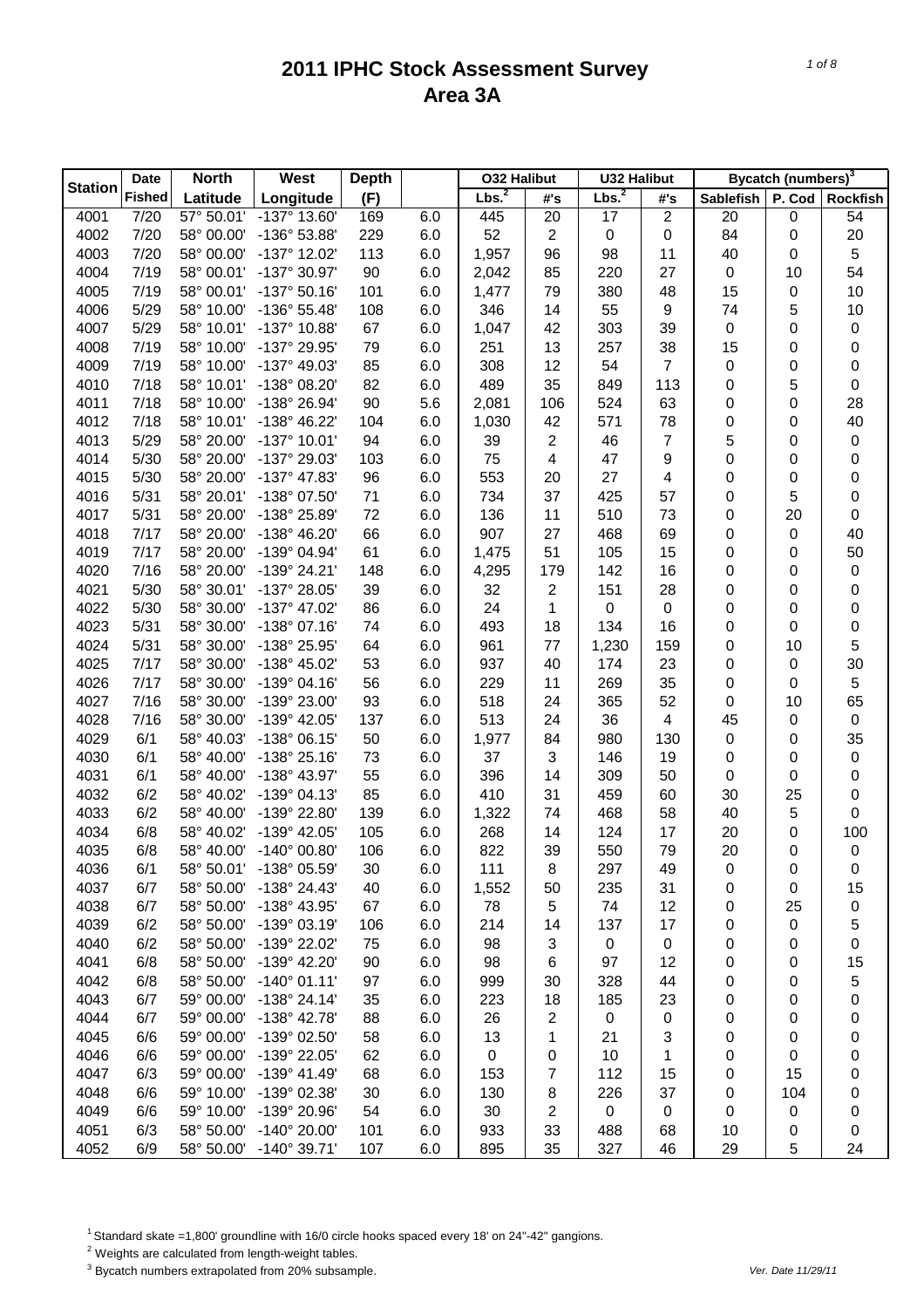|                | <b>Date</b>   | <b>North</b> | West                    | <b>Depth</b> | <b>Skates</b>    | <b>032 Halibut</b> |     | <b>U32 Halibut</b> |                | <b>Bycatch (numbers)</b> <sup>3</sup> |        |                 |
|----------------|---------------|--------------|-------------------------|--------------|------------------|--------------------|-----|--------------------|----------------|---------------------------------------|--------|-----------------|
| <b>Station</b> | <b>Fished</b> | Latitude     | Longitude               | (F)          | Set <sup>1</sup> | Lbs. <sup>2</sup>  | #'s | Lbs. <sup>2</sup>  | #'s            | Sablefish                             | P. Cod | <b>Rockfish</b> |
| 4053           | 6/3           | 59° 00.00'   | $-140°$ 00.92           | 74           | 6.0              | 788                | 27  | 336                | 44             | 0                                     | 15     | $\sqrt{5}$      |
| 4054           | 6/3           | 59° 00.00'   | -140° 19.79'            | 85           | 6.0              | 1,049              | 25  | 232                | 32             | $\boldsymbol{0}$                      | 0      | 10              |
| 4055           | 6/9           | 59° 00.00'   | -140° 39.30'            | 100          | 6.0              | 390                | 18  | 399                | 54             | 10                                    | 5      | $\sqrt{5}$      |
| 4056           | 6/9           | 59° 00.00'   | -140° 58.98'            | 107          | 6.0              | 711                | 36  | 569                | 83             | 20                                    | 10     | 5               |
| 4057           | 6/11          | 59° 10.00'   | $-139^{\circ}$ 41.42    | 71           | 6.0              | 13                 | 1   | 35                 | 5              | $\boldsymbol{0}$                      | 0      | 0               |
| 4058           | 6/11          | 59° 10.00'   | -139° 59.77'            | 64           | 6.0              | 872                | 25  | 221                | 33             | 0                                     | 10     | 0               |
| 4059           | 6/10          | 59° 10.00'   | $-140^{\circ}$ 20.11'   | 72           | 6.0              | 567                | 17  | 231                | 37             | 5                                     | 30     | 0               |
| 4060           | 6/10          | 59° 10.00'   | $-140^{\circ}$ 38.97'   | 83           | 6.0              | 111                | 4   | 193                | 27             | 5                                     | 5      | 0               |
| 4061           | 6/17          | 59° 10.01'   | -140° 58.95'            | 101          | 6.0              | 1,273              | 39  | 486                | 70             | 10                                    | 5      | 0               |
| 4062           | 6/17          | 59° 10.00'   | $-141°$ 18.11'          | 187          | 6.0              | 74                 | 4   | 8                  | 1              | 198                                   | 0      | 0               |
| 4063           | 6/18          | 59° 10.00'   | $-141°37.78'$           | 124          | 6.0              | 1,824              | 84  | 76                 | 9              | 0                                     | 0      | 10              |
| 4064           | 6/11          | 59° 20.00'   | $-139^{\circ}$ 40.14'   | 88           | 6.0              | 24                 | 1   | $\overline{7}$     | 1              | 0                                     | 0      | $\pmb{0}$       |
| 4065           | 6/11          | 59° 20.00'   | $-140^{\circ}$ 00.11'   | 90           | 6.0              | 333                | 15  | 51                 | 6              | 0                                     | 0      | 0               |
| 4066           | 6/10          | 59° 20.01'   | -140° 20.30'            | 72           | 6.0              | 805                | 26  | 256                | 36             | 10                                    | 5      | 0               |
| 4067           | 6/10          | 59° 20.00'   | $-140^{\circ}$ 38.96'   | 79           | 6.0              | 55                 | 2   | 64                 | 9              | 5                                     | 0      | 0               |
| 4068           | 6/17          | 59° 20.00'   | -140° 59.30'            | 88           | 6.0              | 634                | 23  | 247                | 33             | 5                                     | 0      | 0               |
| 4069           | 6/17          | 59° 20.00'   | $-141^{\circ}$ 17.98'   | 183          | 6.0              | 354                | 13  | 12                 | $\overline{2}$ | 185                                   | 0      | 5               |
| 4070           | 6/18          | 59° 20.00'   | $-141°38.15'$           | 105          | 6.0              | 240                | 13  | 94                 | 13             | 20                                    | 0      | 0               |
| 4071           | 6/18          | 59° 20.00'   | $-141°58.03'$           | 119          | 6.0              | 1,029              | 52  | 303                | 38             | 20                                    | 30     | 0               |
| 4072           | 6/12          | 59° 30.00'   | $-140^{\circ}$ 00.30'   | 61           | 6.0              | 122                | 6   | 167                | 28             | $\pmb{0}$                             | 0      | 0               |
| 4073           | 6/12          | 59° 30.01'   | $-140^{\circ}$ 18.84'   | 126          | 6.0              | 650                | 14  | $\pmb{0}$          | $\pmb{0}$      | 45                                    | 0      | 5               |
| 4074           | 6/12          | 59° 30.00'   | -140° 38.95'            | 154          | 6.0              | 76                 | 2   | 3                  | 1              | 40                                    | 0      | 5               |
| 4075           | 6/15          | 59° 30.02'   | -140° 59.65'            | 161          | 6.0              | 22                 | 1   | 0                  | 0              | 10                                    | 0      | $\mathbf 0$     |
| 4076           | 6/15          | 59° 30.00'   | $-141^{\circ}$ 19.07'   | 89           | 6.0              | $\boldsymbol{0}$   | 0   | 0                  | 0              | 0                                     | 0      | 0               |
| 4077           | 6/16          | 59° 30.00'   | $-141°37.80'$           | 90           | 6.0              | 28                 | 1   | 0                  | 0              | 0                                     | 0      | 0               |
| 4078           | 6/16          | 59° 30.00'   | $-141°58.05'$           | 98           | 6.0              | 52                 | 2   | 16                 | 2              | 0                                     | 0      | 0               |
| 4079           | 6/12          | 59° 40.00'   | -139° 59.03'            | 76           | 6.0              | 831                | 50  | 255                | 30             | 0                                     | 94     | 0               |
| 4080           | 6/15          | 59° 40.00'   | $-140^{\circ}$ 58.89    | 29           | 6.0              | 37                 | 2   | 44                 | 7              | 0                                     | 5      | 0               |
| 4081           | 6/15          | 59° 40.00'   | $-141^{\circ}$ 19.00'   | 35           | 6.0              | 51                 | 4   | 72                 | 11             | 0                                     | 59     | 0               |
| 4082           | 6/16          | 59° 40.01'   | -141° 38.36'            | 51           | 6.0              | $\pmb{0}$          | 0   | 0                  | $\pmb{0}$      | 0                                     | 0      | 0               |
| 4083           | 6/16          | 59° 40.00'   | $-141^{\circ}$ 57.95    | 80           | 6.0              | 113                | 2   | 22                 | 3              | 0                                     | 0      | 0               |
| 4084           | 7/12          | 59° 40.00'   | -142° 17.93'            | 119          | 6.0              | 577                | 23  | 40                 | 6              | 15                                    | 0      | 0               |
| 4085           | 7/12          | 59° 40.02'   | -142° 37.85'            | 209          | 6.0              | 380                | 12  | 30                 | 4              | 140                                   | 0      | 25              |
| 4086           | 7/11          | 59° 40.00'   | -142° 57.95'            | 112          | 6.0              | 1,917              | 90  | 348                | 46             | 15                                    | 15     | $\mathbf 0$     |
| 4087           | 7/11          | 59° 40.02'   | $-143°$ 17.16           | 150          | 6.0              | 787                | 24  | 14                 | 2              | 129                                   | 0      | 15              |
| 4088           | 7/10          | 59° 39.99'   | -143° 37.22'            | 81           | 6.0              | 2,552              | 91  | 359                | 47             | 5                                     | 5      | 10              |
| 4089           | 7/10          | 59° 39.99'   | -143° 57.00'            | 69           | 6.0              | 2,525              | 92  | 441                | 57             | 0                                     | 10     | 10              |
| 4090           | 6/19          | 59° 40.00'   | $-144^{\circ}$ 17.13'   | 89           | 6.0              | 523                | 19  | 80                 | 10             | 15                                    | 5      | 24              |
| 4091           | 6/19          | 59° 40.00'   | $-144^{\circ}$ 36.66    | 80           | 6.0              | 107                | 5   | 14                 | 2              | 0                                     | 0      | $\pmb{0}$       |
| 4092           | 7/12          | 59° 50.00'   | $-141°59.03'$           | 38           | 6.0              | 36                 | 2   | 17                 | 2              | 0                                     | 0      | 0               |
| 4093           | 7/12          | 59° 50.01'   | $-142^{\circ}$ 18.01'   | 48           | 6.0              | 426                | 12  | 10                 | 1              | 0                                     | 0      | 0               |
| 4094           | 7/13          | 59° 50.00'   | $-142^{\circ}$ 38.03'   | 90           | 6.0              | 849                | 24  | 78                 | 9              | 0                                     | 0      | 0               |
| 4095           | 7/11          | 59° 50.00'   | -142° 57.92'            | 96           | 6.0              | 480                | 15  | 28                 | 3              | 0                                     | 0      | 0               |
| 4096           | 7/11          | 59° 50.02'   | $-143^{\circ}$ 17.91'   | 120          | 6.0              | 479                | 18  | 13                 | 2              | 35                                    | 0      | 0               |
| 4097           | 7/10          | 59° 49.99'   | $-143°38.19'$           | 155          | 6.0              | 511                | 14  | 8                  | 1              | 80                                    | 0      | 20              |
| 4098           | 7/10          | 59° 50.00'   | $-143^{\circ}58.13'$    | 51           | 6.0              | 234                | 11  | 110                | 15             | 0                                     | 0      | $\pmb{0}$       |
| 4099           | 6/19          | 59° 50.00'   | $-144^{\circ}$ 18.00'   | 36           | 6.0              | 173                | 10  | 116                | 16             | 0                                     | 155    | 0               |
| 4100           | 7/13          | 60° 00.00'   | -142° 38.98'            | 43           | 6.0              | 439                | 10  | 22                 | 4              | 0                                     | 0      | 0               |
| 4101           | 7/13          | 60° 00.00'   | -142° 58.85'            | 61           | 6.0              | 170                | 4   | 32                 | 5              | 5                                     | 5      | 0               |
| 4102           | 6/21          | 59° 20.00'   | $-146°$ 16.12           | 157          | 6.0              | 357                | 17  | 75                 | 10             | 35                                    | 0      | 35              |
| 4103           | 6/21          |              | 59° 20.00' -146° 34.91' | 81           | 6.0              | 260                | 14  | 215                | 30             | $\mathbf 0$                           | 0      | 0               |

<sup>1</sup> Standard skate =1,800' groundline with 16/0 circle hooks spaced every 18' on 24"-42" gangions.

2 Weights are calculated from length-weight tables.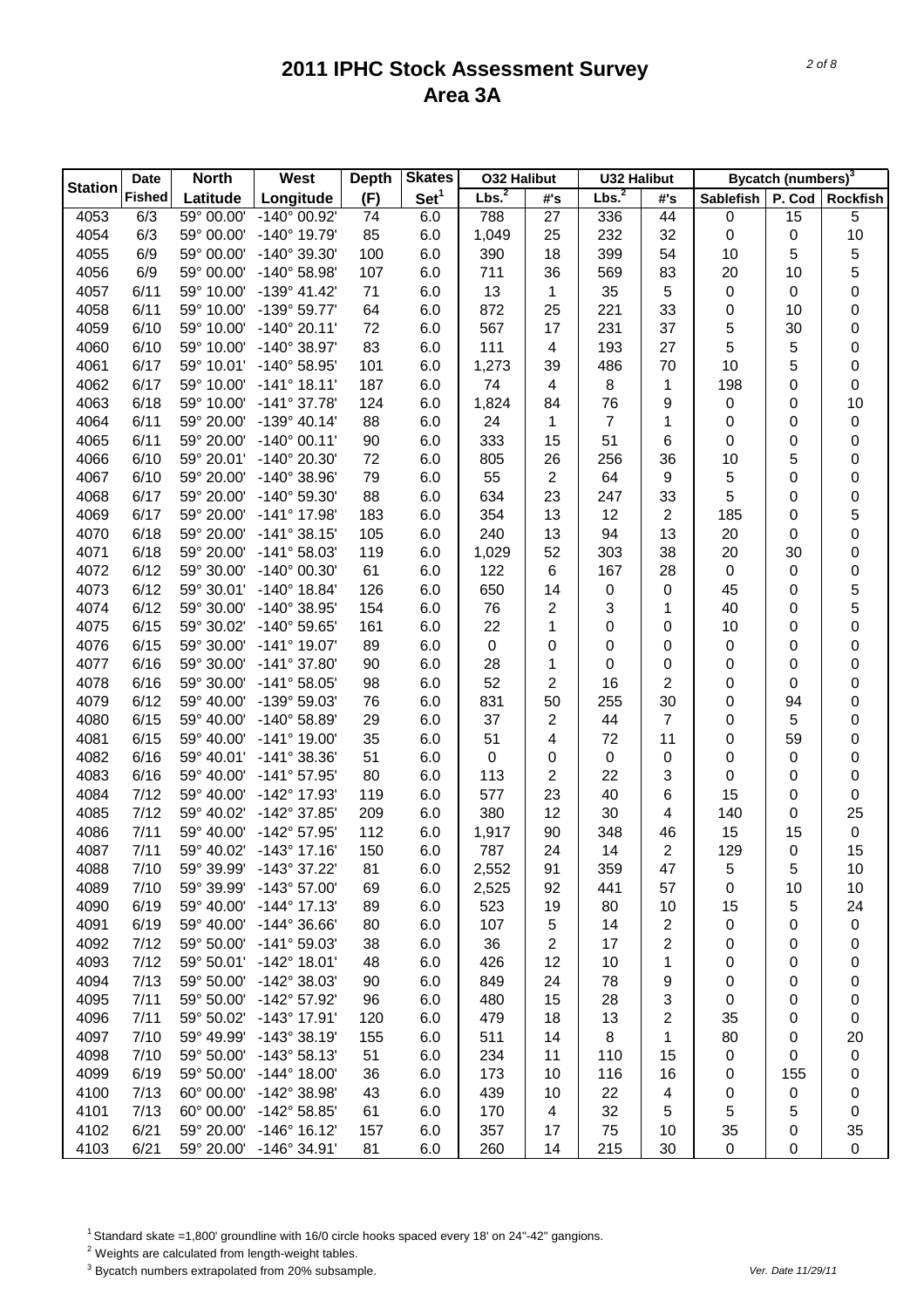|                | <b>Date</b>   | <b>North</b> | West                  | <b>Depth</b> | <b>Skates</b>    | <b>032 Halibut</b> |                | <b>U32 Halibut</b> |                           |                  | <b>Bycatch (numbers)</b> <sup>3</sup> |                  |
|----------------|---------------|--------------|-----------------------|--------------|------------------|--------------------|----------------|--------------------|---------------------------|------------------|---------------------------------------|------------------|
| <b>Station</b> | <b>Fished</b> | Latitude     | Longitude             | (F)          | Set <sup>1</sup> | Lbs. <sup>2</sup>  | #'s            | Lbs. <sup>2</sup>  | #'s                       | Sablefish        | P. Cod                                | <b>Rockfish</b>  |
| 4104           | 6/21          | 59° 20.00'   | -146° 54.93'          | 106          | 6.0              | 633                | 32             | 92                 | 16                        | 0                | 0                                     | $\boldsymbol{0}$ |
| 4105           | 6/21          | 59° 20.00'   | -147° 15.20'          | 102          | 6.0              | 599                | 27             | 120                | 15                        | $\boldsymbol{0}$ | 0                                     | $\boldsymbol{0}$ |
| 4106           | 6/20          | 59° 30.00'   | -145° 15.98'          | 75           | 6.0              | 1,964              | 96             | 800                | 102                       | 0                | 0                                     | 209              |
| 4107           | 6/20          | 59° 29.98'   | $-145^{\circ} 55.42'$ | 91           | 6.0              | 717                | 45             | 249                | 31                        | 0                | 0                                     | $\mathbf 5$      |
| 4108           | 6/25          | 59° 30.00'   | -146° 34.88'          | 52           | 6.0              | 437                | 16             | 237                | 33                        | 0                | 0                                     | 10               |
| 4109           | 6/25          | 59° 30.00'   | -146° 53.82'          | 98           | 6.0              | 105                | 7              | 53                 | 8                         | 0                | 0                                     | 5                |
| 4110           | 6/24          | 59° 30.00'   | $-147^{\circ}$ 14.19  | 119          | 6.0              | 164                | 8              | 18                 | 3                         | 45               | 0                                     | 0                |
| 4111           | 6/24          | 59° 30.01'   | $-147^{\circ}$ 33.81' | 64           | 6.0              | 199                | 8              | 165                | 25                        | 0                | 0                                     | 0                |
| 4112           | 6/20          | 59° 40.00'   | $-145^{\circ}$ 33.94' | 58           | 6.0              | 125                | 8              | 86                 | 11                        | 0                | 0                                     | 0                |
| 4113           | 6/29          | 59° 40.00'   | $-145^{\circ} 54.52'$ | 44           | 6.0              | 1,500              | 71             | 612                | 82                        | 0                | 0                                     | 5                |
| 4114           | 6/29          | 59° 40.00'   | $-146^{\circ}$ 13.84' | 46           | 6.0              | 504                | 26             | 317                | 46                        | 0                | 0                                     | 0                |
| 4115           | 6/25          | 59° 40.00'   | $-146°34.16'$         | 49           | 6.0              | 860                | 37             | 622                | 85                        | 0                | 20                                    | 20               |
| 4116           | 6/25          | 59° 40.00'   | -146° 52.98'          | 61           | 6.0              | 45                 | 3              | 20                 | 3                         | 0                | 0                                     | $\boldsymbol{0}$ |
| 4117           | 6/24          | 59° 40.00'   | $-147°$ 13.11'        | 99           | 6.0              | 1,010              | 57             | 198                | 23                        | 20               | 0                                     | 10               |
| 4118           | 6/24          | 59° 40.00'   | -147° 33.09'          | 66           | 6.0              | 256                | 13             | 182                | 28                        | $\pmb{0}$        | 0                                     | $\mathbf 0$      |
| 4119           | 7/9           | 59° 50.00'   | $-144^{\circ}58.14'$  | 109          | 6.0              | 781                | 25             | 33                 | 4                         | 15               | 45                                    | 5                |
| 4120           | 6/29          | 59° 50.00'   | $-145^{\circ} 53.48'$ | 57           | 6.0              | 22                 | 2              | 38                 | 6                         | 0                | 0                                     | 0                |
| 4121           | 6/28          | 59° 50.00'   | $-146°$ 12.62         | 35           | 6.0              | 1,099              | 73             | 624                | 77                        | 0                | 0                                     | 0                |
| 4122           | 6/28          | 59° 50.00'   | -146° 32.99'          | 37           | 6.0              | 1,015              | 41             | 399                | 55                        | 0                | 0                                     | 5                |
| 4123           | 6/27          | 59° 50.02'   | $-146^{\circ}$ 52.84  | 43           | 6.0              | 83                 | $\overline{7}$ | 613                | 84                        | 0                | 5                                     | $\mathbf 0$      |
| 4124           | 6/27          | 59° 50.00'   | $-147°$ 13.03'        | 84           | 6.0              | 963                | 57             | 359                | 45                        | 0                | 20                                    | 5                |
| 4125           | 7/9           | 60° 00.00'   | -144° 38.90'          | 127          | 6.0              | 265                | 11             | $\boldsymbol{9}$   | 1                         | 35               | 40                                    | 0                |
| 4126           | 7/9           | 60° 00.00'   | $-144^{\circ} 59.16'$ | 72           | 6.0              | 103                | 7              | 43                 | 7                         | 0                | 0                                     | 0                |
| 4127           | 7/9           | 60° 00.02'   | -145° 19.23'          | 66           | 6.0              | 436                | 18             | 64                 | 8                         | 0                | 10                                    | 0                |
| 4128           | 6/28          | 60° 00.00'   | $-146°$ 11.79         | 34           | 6.0              | 1,133              | 54             | 422                | 58                        | 0                | 0                                     | 0                |
| 4129           | 6/28          | 60° 00.01'   | $-146°32.47'$         | 36           | 6.0              | 218                | 12             | 511                | 74                        | 0                | 0                                     | 0                |
| 4130           | 6/27          | 60° 00.00'   | $-146°52.48'$         | 79           | 6.0              | 34                 | 3              | 53                 | 6                         | 0                | 0                                     | 0                |
| 4131           | 6/27          | 60° 00.00'   | $-147^{\circ}$ 11.71  | 104          | 6.0              | 275                | 13             | 31                 | 5                         | 0                | 25                                    | 0                |
| 4132           | 6/26          | 60° 10.00'   | $-145^{\circ}$ 31.06  | 47           | 6.0              | 215                | 12             | 38                 | 5                         | 0                | 0                                     | 0                |
| 4133           | 6/26          | 60° 10.01'   | -145° 50.91'          | 60           | 6.0              | 188                | 9              | 41                 | 6                         | 5                | 25                                    | 0                |
| 4134           | 6/26          | 60° 10.00'   | $-146^{\circ}$ 10.87' | 44           | 6.0              | 302                | 16             | 416                | 65                        | 0                | 10                                    | 0                |
| 4135           | 7/2           | 60° 10.00'   | $-147°31.13'$         | 38           | 6.0              | 517                | 28             | 347                | 51                        | 0                | 60                                    | 10               |
| 4136           | 7/2           | 60° 10.01'   | -147° 50.98'          | 186          | 6.0              | 699                | 41             | 293                | 34                        | 30               | 79                                    | 20               |
| 4137           | 7/2           | 60° 20.02'   | -147° 30.95'          | 69           | 6.0              | 425                | 14             | 145                | 18                        | 0                | 84                                    | $\mathbf 5$      |
| 4138           | 7/5           | 60° 30.00'   | -146° 29.23'          | 35           | 6.0              | 179                | 9              | 405                | 64                        | $\pmb{0}$        | 10                                    | $\mathbf 0$      |
| 4139           | 7/5           | 60° 29.84'   | $-146^{\circ}$ 48.95' | 218          | 6.0              | 487                | 26             | 73                 | 8                         | 60               | 10                                    | 10               |
| 4140           | 7/5           | 60° 29.95'   | $-147^{\circ}$ 10.04' | 100          | 6.0              | 427                | 26             | 209                | 28                        | 5                | 65                                    | 0                |
| 4141           | 7/3           | 60° 29.93'   | $-147^{\circ}$ 30.00  | 107          | 6.0              | 169                | 10             | 128                | 18                        | 0                | 35                                    | 0                |
| 4142           | 7/3           | 60° 28.95'   | $-147^{\circ} 50.05'$ | 256          | 6.0              | 204                | 12             | 71                 | 9                         | 30               | 5                                     | 35               |
| 4143           | 7/6           | 60° 40.04'   | -146° 49.02'          | 227          | 6.0              | 482                | 30             | 116                | 13                        | 40               | 10                                    | 25               |
| 4144           | 7/6           | 60° 40.02'   | -147° 09.05'          | 139          | 6.0              | 820                | 42             | 268                | 34                        | 15               | 65                                    | $\pmb{0}$        |
| 4145           | 7/6           | 60° 49.99'   | $-147°08.14'$         | 176          | 6.0              | 631                | 34             | 177                | 21                        | 10               | 70                                    | 0                |
| 4146           | 7/4           | 60° 50.01'   | -148° 10.05'          | 170          | 6.0              | 133                | $\overline{7}$ | 31                 | $\ensuremath{\mathsf{3}}$ | 5                | 0                                     | 10               |
| 4147           | 6/5           | 58° 39.91'   | $-148°34.16'$         | 130          | 6.0              | 803                | 44             | 75                 | 9                         | 140              | 15                                    | 5                |
| 4148           | 6/5           | 58° 39.99'   | -148° 52.55'          | 91           | 6.0              | 1,123              | 76             | 233                | 27                        | 35               | 15                                    | 5                |
| 4149           | 6/4           | 58° 49.88'   | $-148°$ 14.74'        | 150          | 6.0              | 1,981              | 115            | 169                | 21                        | 115              | 10                                    | 0                |
| 4150           | 6/5           | 58° 47.36'   | -148° 33.84'          | 158          | 6.0              | 833                | 50             | 25                 | 3                         | 145              | 0                                     | 5                |
| 4151           | 6/5           | 58° 50.00'   | -148° 52.88'          | 138          | 6.0              | 1,129              | 64             | 71                 | 8                         | 176              | 0                                     | 25               |
| 4152           | 6/17          | 58° 50.02'   | -149° 11.92'          | 112          | 6.0              | 678                | 42             | 75                 | 8                         | 115              | 0                                     | 10               |
| 4153           | 6/4           | 59° 00.20'   | -147° 55.93'          | 210          | 6.0              | 1,512              | 82             | 85                 | 9                         | 90               | 0                                     | $\pmb{0}$        |
| 4154           | 6/4           | 58° 59.98'   | $-148°$ 13.68'        | 116          | 6.0              | 1,056              | 62             | 182                | 22                        | 40               | 76                                    | 5                |
|                |               |              |                       |              |                  |                    |                |                    |                           |                  |                                       |                  |

<sup>1</sup> Standard skate =1,800' groundline with 16/0 circle hooks spaced every 18' on 24"-42" gangions.

2 Weights are calculated from length-weight tables.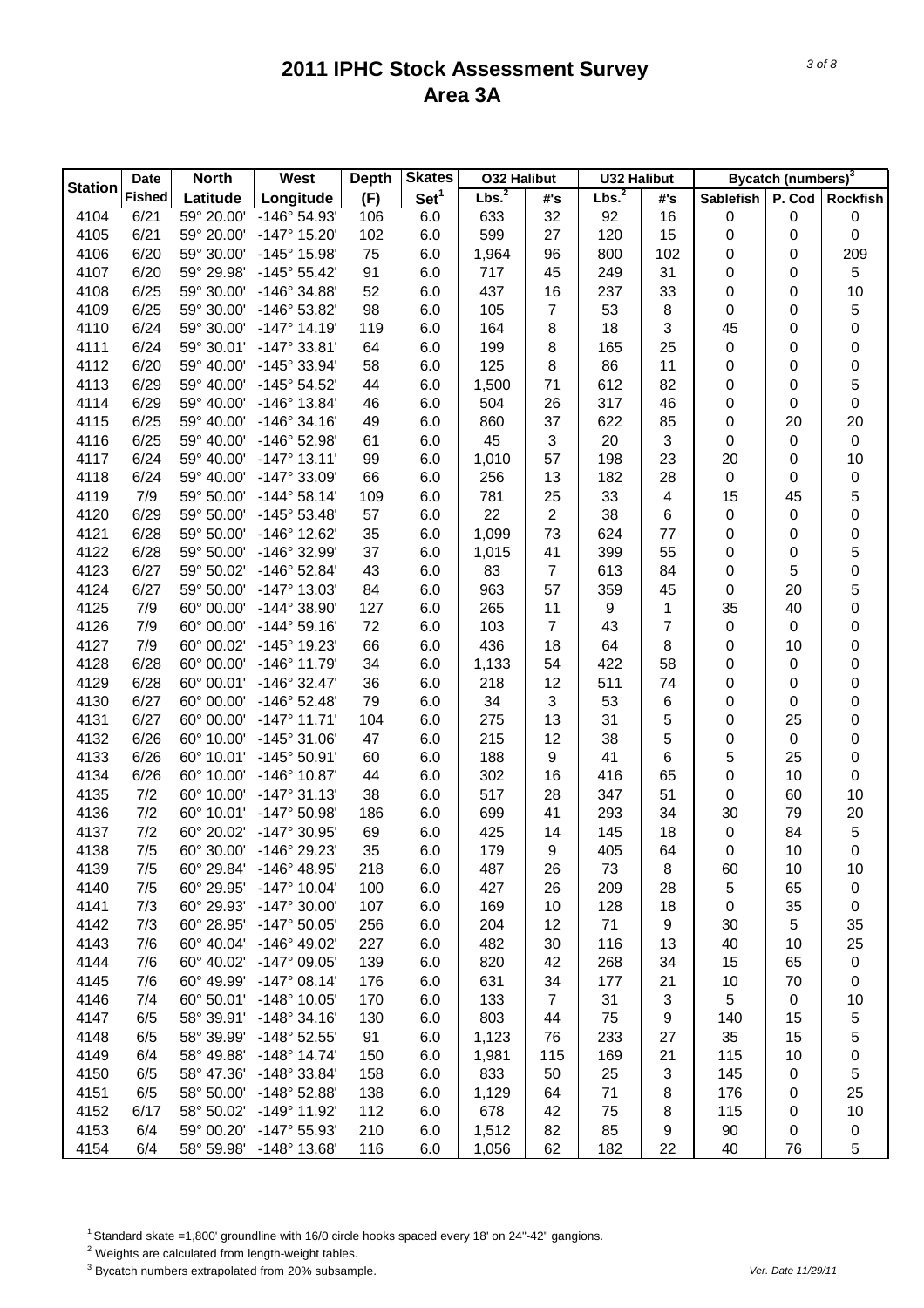|                | <b>Date</b>   | <b>North</b>             | West                    | <b>Depth</b> | <b>Skates</b>    | <b>032 Halibut</b> |         | <b>U32 Halibut</b> |                |           | Bycatch (numbers) <sup>3</sup> |                  |
|----------------|---------------|--------------------------|-------------------------|--------------|------------------|--------------------|---------|--------------------|----------------|-----------|--------------------------------|------------------|
| <b>Station</b> | <b>Fished</b> | Latitude                 | Longitude               | (F)          | Set <sup>1</sup> | Lbs. <sup>2</sup>  | #'s     | Lbs. <sup>2</sup>  | #'s            | Sablefish | P. Cod                         | <b>Rockfish</b>  |
| 4155           | 6/11          | 58° 59.99'               | $-148°34.40'$           | 132          | 6.0              | 413                | 23      | 51                 | 6              | 89        | 5                              | $\boldsymbol{0}$ |
| 4156           | 6/11          | 59° 02.04'               | $-148°52.87'$           | 103          | 6.0              | 259                | 15      | 19                 | $\overline{2}$ | 85        | 5                              | 0                |
| 4157           | 6/12          | 59° 00.06'               | -149° 12.39'            | 115          | 6.0              | 195                | 9       | $\boldsymbol{0}$   | $\pmb{0}$      | 30        | 0                              | 0                |
| 4158           | 6/12          | 59° 00.05'               | $-149°32.12'$           | 126          | 6.0              | 103                | 7       | 29                 | 4              | 40        | 0                              | 5                |
| 4159           | 6/3           | 59° 10.18'               | $-147°36.10'$           | 123          | 6.0              | 2,557              | 158     | 512                | 59             | 10        | 86                             | 0                |
| 4160           | 6/3           | 59° 10.01'               | $-147°54.03'$           | 109          | 6.0              | 401                | 23      | 127                | 19             | 5         | 0                              | 0                |
| 4161           | 6/10          | 59° 10.04'               | $-148°$ 14.04'          | 67           | 6.0              | 1,441              | 89      | 243                | 31             | 0         | 20                             | 122              |
| 4162           | 6/10          | 59° 10.00'               | -148° 33.02'            | 84           | 6.0              | 103                | 7       | 42                 | 5              | 45        | 25                             | $\pmb{0}$        |
| 4163           | 6/11          | 59° 09.95'               | $-148°52.78'$           | 96           | 6.0              | 625                | 32      | 90                 | 10             | 20        | 0                              | $\pmb{0}$        |
| 4164           | 6/12          | 59° 10.02'               | $-149°$ 12.20'          | 84           | 6.0              | 320                | 16      | 160                | 20             | 5         | 61                             | 15               |
| 4165           | 6/12          | 59° 09.99'               | $-149°32.37'$           | 87           | 6.0              | 165                | 11      | 176                | 21             | 20        | 0                              | $\pmb{0}$        |
| 4166           | 7/20          | 59° 10.00'               | $-149°$ 50.78'          | 73           | 6.0              | 672                | 34      | 294                | 37             | 40        | 60                             | $\boldsymbol{0}$ |
| 4167           | 6/3           | 59° 20.07'               | $-147^{\circ}$ 34.17    | 66           | 6.0              | 537                | 22      | 59                 | $\overline{7}$ | 0         | 0                              | 20               |
| 4168           | 6/3           | 59° 20.05'               | $-147^{\circ} 54.27'$   | 100          | 6.0              | 116                | 6       | 18                 | 3              | 0         | 5                              | $\pmb{0}$        |
| 4169           | 6/10          | 59° 20.02'               | $-148^\circ$ 13.32      | 85           | 6.0              | 241                | 16      | 118                | 13             | 0         | 15                             | $\boldsymbol{0}$ |
| 4170           | 6/9           | 59° 20.02'               | $-148°33.08'$           | 50           | 6.0              | 2,914              | 133     | 602                | 72             | 0         | 0                              | 66               |
| 4171           | 6/9           | 59° 20.02'               | -148° 52.92'            | 91           | 6.0              | 203                | 12      | 153                | 18             | 30        | 15                             | 5                |
| 4172           | 7/18          | 59° 19.98'               | $-149°$ 12.05'          | 100          | 6.0              | 1,455              | 82      | 137                | 15             | 74        | 30                             | 0                |
| 4173           | 7/18          | 59° 20.04'               | $-149°31.97'$           | 66           | 6.0              | 1,807              | 108     | 843                | 99             | $\pmb{0}$ | 0                              | 0                |
| 4174           | 7/19          | 59° 19.99'               | $-149°51.34'$           | 103          | 6.0              | 243                | 15      | 66                 | 8              | 50        | 205                            | 0                |
| 4175           | 7/19          | 59° 19.98'               | -150° 10.79'            | 87           | 6.0              | 2,163              | 122     | 266                | 31             | 25        | 45                             | 0                |
| 4176           | 6/2           | 59° 30.12'               | $-147^{\circ}$ 53.58'   | 60           | 6.0              | 115                | 6       | 72                 | 10             | $\pmb{0}$ | 0                              | 0                |
| 4177           | 6/2           | 59° 30.16'               | $-148^\circ$ 13.38'     | 112          | 6.0              | 267                | 10      | 27                 | 3              | 20        | 0                              | 0                |
| 4178           | 6/9           | 59° 30.03'               | $-148°33.21'$           | 53           | 6.0              | 105                | 8       | 239                | 32             | $\pmb{0}$ | 60                             | 5                |
| 4179           | 6/9           | 59° 29.97'               | $-148^{\circ}$ 52.00    | 92           | 6.0              | 69                 | 5       | 59                 | 8              | 15        | 10                             | 0                |
| 4180           | 7/18          | 59° 30.02'               | $-149°$ 12.14           | 124          | 6.0              | 401                | 18      | 57                 | 8              | 119       | 25                             | 5                |
| 4181           | 7/18          | 59° 30.05'               | $-149°31.78'$           | 57           | 6.0              | 404                | 20      | 561                | 83             | 0         | 25                             | 0                |
| 4182           | 7/19          | 59° 30.03'               | $-149°52.11'$           | 111          | 6.0              | 503                | 25      | 119                | 14             | 40        | 74                             | 5                |
| 4183           | 7/19          | 59° 29.99'               | -150° 10.70'            | 71           | 6.0              | 369                | 25      | 466                | 58             | 0         | 15                             | 0                |
| 4184           | 6/2           | 59° 40.09'               | $-147°53.22'$           | 35           | 6.0              | 1,812              | 116     | 1,317              | 152            | 0         | 0                              | 10               |
| 4185           | 6/2           | 59° 39.88'               | $-148°$ 12.87           | 61           | 6.0              | 12                 | 1       | $\overline{7}$     | 1              | $\pmb{0}$ | 0                              | $\pmb{0}$        |
| 4186           | 6/1           | 59° 40.29'               | $-148°33.13'$           | 113          | 6.0              | 0                  | 0       | 9                  | 1              | 20        | 0                              | 0                |
| 4187           | 6/8           | 59° 39.98'               | $-148°51.95'$           | 97           | 6.0              | 48                 | 3       | 48                 | 7              | $\pmb{0}$ | 5                              |                  |
| 4188           | 6/8           | 59° 40.08'               | $-149°$ 12.12           | 114          | 6.0              | 1,149              | 56      | 187                | 22             | 30        | 25                             | 0                |
| 4189           | 7/17          | 59° 39.93'               | $-149°31.86'$           | 156          | 6.0              | 189                | 9       | 54                 | 6              | 20        | 120                            | 0<br>$\mathbf 0$ |
| 4190           | 6/1           | 59° 50.14'               | $-148^\circ$ 12.46      | 45           | 6.0              | 118                |         | 313                |                | 0         |                                |                  |
| 4191           | 6/1           | 59° 50.34'               | -148° 33.90'            | 69           | 6.0              | 106                | 8<br>7  | 60                 | 48<br>7        | 10        | 10                             | 0                |
| 4192           | 6/8           | 59° 50.01'               | $-148°51.95'$           | 93           | 6.0              | 332                |         | 36                 | 5              |           | 5                              | 0                |
| 4193           | 7/17          | 59° 49.99'               | $-149^{\circ}$ 12.25'   | 76           | 6.0              | 338                | 9<br>12 | 153                | 18             | 0         | 0                              | 0                |
| 4194           | 7/17          | 59° 49.91'               | -149° 32.09'            | 81           | 6.0              | 335                | 13      | 101                | 12             | 5         | 5<br>50                        | 0<br>0           |
| 4195           | 7/1           | 57° 59.98'               | -149° 12.92'            | 73           |                  |                    |         | 521                | 63             | 5         |                                |                  |
|                | 7/1           | 58° 10.00'               | $-148^{\circ} 54.05'$   |              | 6.0              | 2,709              | 174     | 428                |                | 0         | 0                              | 20               |
| 4196           |               | 58° 10.02'               |                         | 70           | 5.9              | 1,603              | 93      |                    | 56             | 0         | 54                             | $\pmb{0}$        |
| 4197           | 7/1           |                          | $-149°$ 13.27'          | 63           | 6.0              | 2,447              | 126     | 296                | 36             | 0         | 74                             | 15               |
| 4198           | 6/20          | 58° 10.02'<br>58° 09.96' | $-149°31.52'$           | 59           | 6.0              | 553                | 34      | 98                 | 12             | 0         | 5                              | 55               |
| 4199           | 6/20          |                          | $-149°50.88'$           | 76           | 6.0              | 614                | 47      | 164                | 18             | 45        | 0                              | $\pmb{0}$        |
| 4200           | 6/18          | 58° 20.05'               | $-148°35.00'$           | 101          | 6.0              | 1,083              | 61      | 258                | 31             | 74        | 15                             | 5                |
| 4201           | 6/18          | 58° 19.98'               | $-148°53.64'$           | 68           | 6.0              | 709                | 44      | 224                | 29             | 0         | 50                             | 0                |
| 4202           | 6/19          | 58° 19.98'               | $-149°$ 13.57'          | 86           | 6.0              | 618                | 40      | 225                | 26             | 0         | 100                            | 0                |
| 4203           | 6/19          | 58° 19.96'               | $-149°31.75'$           | 82           | 6.0              | 998                | 80      | 589                | 68             | 0         | 45                             | 0                |
| 4204           | 8/4           | 58° 20.13'               | $-149°51.03'$           | 43           | 6.0              | 1,340              | 89      | 1,855              | 229            | 0         | 0                              | 0                |
| 4205           | 8/4           |                          | 58° 20.00' -150° 09.91' | 28           | 6.0              | 1,021              | 63      | 1,637              | 201            | $\pmb{0}$ | 0                              | 0                |

<sup>1</sup> Standard skate =1,800' groundline with 16/0 circle hooks spaced every 18' on 24"-42" gangions.

2 Weights are calculated from length-weight tables.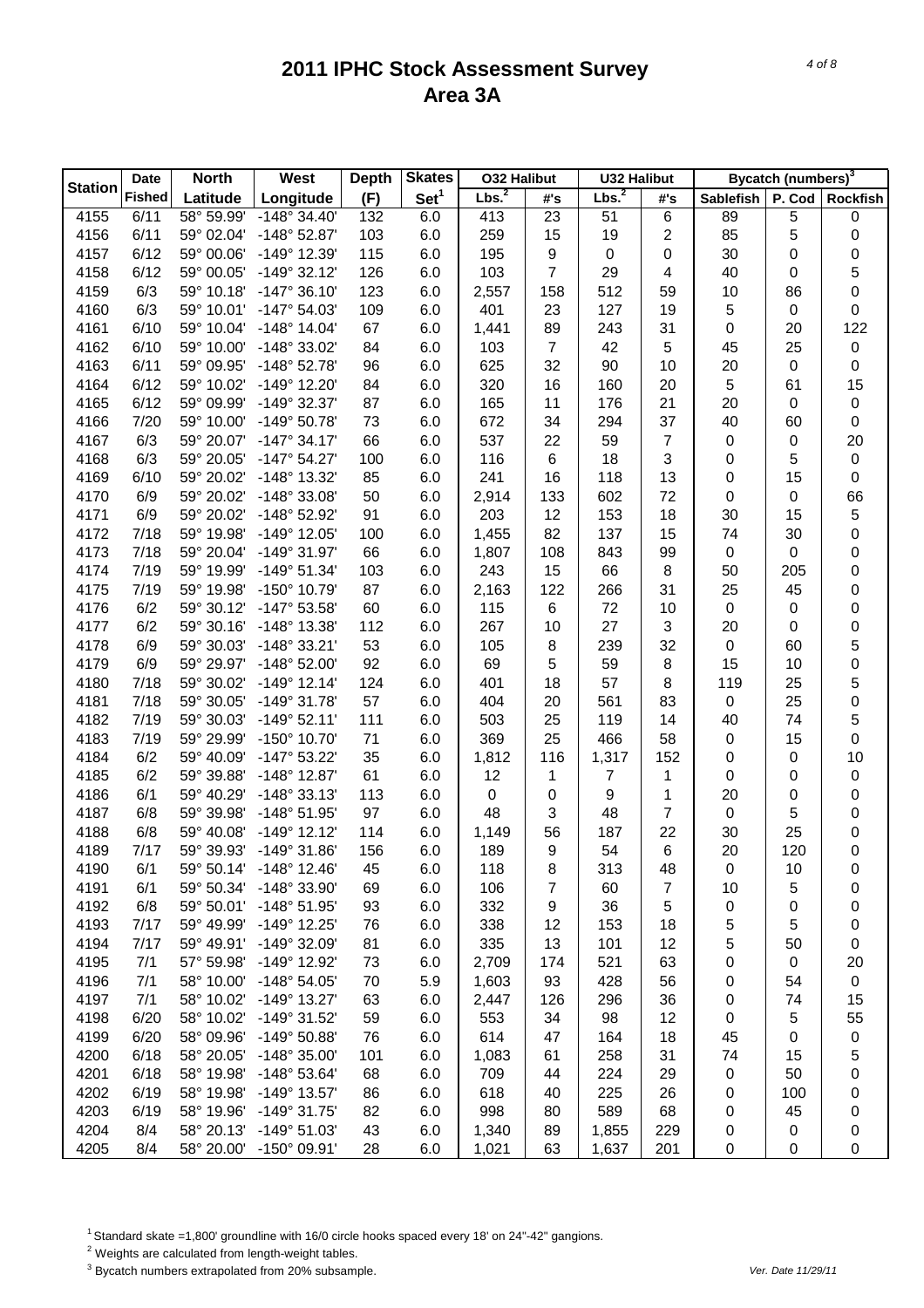|                | <b>Date</b>   | <b>North</b>        | West                    | <b>Depth</b> | <b>Skates</b>    | <b>032 Halibut</b> |     | <b>U32 Halibut</b> |                         |                  | Bycatch (numbers) <sup>3</sup> |                  |
|----------------|---------------|---------------------|-------------------------|--------------|------------------|--------------------|-----|--------------------|-------------------------|------------------|--------------------------------|------------------|
| <b>Station</b> | <b>Fished</b> | Latitude            | Longitude               | (F)          | Set <sup>1</sup> | Lbs. <sup>2</sup>  | #'s | Lbs. <sup>2</sup>  | #'s                     | <b>Sablefish</b> | P. Cod                         | <b>Rockfish</b>  |
| 4206           | 8/2           | 58° 19.95'          | -150° 28.90'            | 29           | 6.0              | 234                | 20  | 876                | 120                     | $\pmb{0}$        | 20                             | $\pmb{0}$        |
| 4207           | 6/18          | 58° 29.98'          | $-148°34.27'$           | 71           | 6.0              | 1,014              | 66  | 439                | 58                      | 25               | 0                              | 5                |
| 4208           | 6/18          | 58° 29.97'          | $-148°52.76'$           | 61           | 5.9              | 682                | 42  | 314                | 44                      | $\pmb{0}$        | 143                            | 5                |
| 4209           | 6/19          | 58° 29.92'          | -149° 12.75'            | 66           | 6.0              | 124                | 9   | 190                | 23                      | 0                | 105                            | 0                |
| 4210           | 6/19          | 58° 29.97'          | $-149°31.86'$           | 76           | 6.0              | 694                | 48  | 331                | 40                      | 5                | 114                            | 0                |
| 4211           | 8/4           | 58° 29.95'          | $-149°50.81'$           | 75           | 6.0              | 1,253              | 92  | 778                | 89                      | 5                | 70                             | 0                |
| 4212           | 8/4           | 58° 29.95'          | $-150^{\circ}$ 10.64'   | 49           | 6.0              | 216                | 17  | 634                | 82                      | 0                | 115                            | 0                |
| 4213           | 8/3           | 58° 30.05'          | -150° 29.20'            | 47           | 6.0              | 538                | 43  | 1,676              | 216                     | 0                | 5                              | 0                |
| 4214           | 8/2           | 58° 30.18'          | -150° 47.95'            | 58           | 6.0              | 340                | 25  | 108                | 12                      | 0                | 0                              | 5                |
| 4215           | 6/17          | 58° 40.01'          | -149° 12.65'            | 74           | 6.0              | 1,139              | 75  | 589                | 71                      | 0                | 45                             | 15               |
| 4216           | 6/17          | 58° 39.78'          | -149° 32.20'            | 71           | 6.0              | 682                | 48  | 389                | 47                      | 0                | 130                            | $\pmb{0}$        |
| 4217           | 8/5           | 58° 39.98'          | $-149°51.00'$           | 83           | 6.0              | 896                | 63  | 277                | 31                      | 25               | 45                             | 0                |
| 4218           | 8/5           | 58° 40.03'          | -150° 09.84'            | 68           | 6.0              | 1,437              | 89  | 472                | 55                      | $\sqrt{5}$       | 15                             | 0                |
| 4219           | 8/3           | 58° 39.86'          | -150° 29.06'            | 110          | 6.0              | 364                | 23  | 110                | 13                      | 40               | 90                             | 0                |
| 4220           | 8/3           | 58° 40.11'          | -150° 49.23'            | 110          | 6.0              | 261                | 18  | 98                 | 11                      | 75               | 40                             | 0                |
| 4221           | 7/28          | 58° 40.02'          | -151° 08.26'            | 102          | 6.0              | 468                | 24  | 122                | 14                      | 55               | 35                             | $\mathbf 0$      |
| 4222           | 6/17          | 58° 49.98'          | -149° 32.09'            | 121          | 6.0              | 1,645              | 88  | 68                 | $\overline{7}$          | 60               | 0                              | 5                |
| 4223           | 8/5           | 58° 49.94'          | $-149°51.28'$           | 129          | 6.0              | 801                | 45  | 36                 | $\overline{\mathbf{4}}$ | 75               | 0                              | 0                |
| 4224           | 8/5           | 58° 50.00'          | -150° 09.95'            | 88           | 6.0              | 1,549              | 90  | 204                | 24                      | 115              | 55                             | 0                |
| 4225           | 7/26          | 58° 50.02'          | -150° 29.99'            | 91           | 6.0              | 711                | 51  | 566                | 69                      | 74               | 30                             | 0                |
| 4226           | 7/26          | 58° 50.03'          | -150° 49.65'            | 96           | 6.0              | 281                | 18  | 271                | 33                      | 84               | 15                             | 0                |
| 4227           | 7/28          | 58° 50.12'          | -151° 07.98'            | 77           | 6.0              | 830                | 58  | 597                | 70                      | 30               | 15                             | 0                |
| 4228           | 7/28          | 58° 49.95'          | $-151^{\circ}$ 27.64'   | 55           | 6.0              | 694                | 49  | 603                | 83                      | 0                | 20                             | 5                |
| 4229           | 7/20          | 59° 00.00'          | $-149°50.84'$           | 122          | 6.0              | 652                | 20  | 25                 | 3                       | 65               | 0                              | 0                |
| 4230           | 7/20          | 59° 00.06'          | $-150^{\circ}$ 10.61'   | 103          | 6.0              | 618                | 35  | 128                | 16                      | 54               | 5                              | 0                |
| 4231           | 7/26          | 59° 00.03'          | -150° 29.80'            | 64           | 6.0              | 187                | 14  | 563                | 81                      | $\pmb{0}$        | 15                             | 0                |
| 4232           | 7/26          | 59° 00.02'          | -150° 50.23'            | 88           | 6.0              | 1,053              | 67  | 453                | 53                      | 20               | 5                              | 0                |
| 4233           | 7/27          | 58° 59.97'          | -151° 08.94'            | 81           | 6.0              | 1,076              | 61  | 647                | 78                      | 5                | 70                             | 15               |
| 4234           | 7/27          | 59° 00.03'          | -151° 28.02'            | 68           | 6.0              | 875                | 67  | 1,429              | 181                     | 0                | 30                             | $\pmb{0}$        |
| 4235           | 7/20          | 59° 10.00'          | -150° 10.89'            | 66           | 6.0              | 690                | 47  | 792                | 101                     | 0                | 5                              | $\pmb{0}$        |
| 4236           | 7/21          | 59° 10.05'          | -150° 30.36'            | 66           | 6.0              | 295                | 21  | 519                | 67                      | 15               | 80                             | $\boldsymbol{0}$ |
| 4237           | 7/21          | 59° 09.96'          | $-150^{\circ} 50.16'$   | 63           |                  |                    | 87  | 919                | 109                     | $\pmb{0}$        | 15                             | 40               |
| 4238           | 7/27          |                     | $-151^{\circ}$ 08.76'   |              | 6.0              | 1,556              |     |                    |                         |                  |                                |                  |
|                | 7/21          | 59° 10.00'          |                         | 29           | 6.0              | 1,080              | 74  | 953                | 109                     | 0                | 0                              | 15               |
| 4239           |               | 59° 19.98'          | $-150^{\circ}$ 31.01'   | 119          | 6.0              | 1,745              | 101 | 295                | 33                      | 35               | 105                            | $10$             |
| 4240           | 6/28          | 57° 20.03'          | $-150^{\circ}$ 46.11'   | 85           | 6.0              | 403                | 29  | 362                | 42                      | 35               | 45                             | 15               |
| 4241           | 6/22          | 57° 30.07'          | -150° 09.02'            | 242          | 6.0              | 49                 | 3   | 0                  | 0                       | 108              | 0                              | 22               |
| 4242           | 6/28          | 57° 29.95'          | -150° 27.95'            | 84           | 6.0              | 311                | 23  | 218                | 27                      | 45               | 30                             | $\pmb{0}$        |
| 4243           | 6/28          | 57° 29.96'          | $-150^{\circ}$ 45.94'   | 52           | 6.0              | 843                | 52  | 645                | 80                      | $\mathbf 0$      | 140                            | 5                |
| 4244           | 6/22          | 57° 39.98'          | $-149°50.44'$           | 225          | 6.0              | 431                | 26  | 21                 | $\overline{2}$          | 175              | 0                              | 15               |
| 4245           | 6/22          | 57° 40.00'          | -150° 09.02'            | 114          | 6.0              | 393                | 26  | 142                | 17                      | 85               | 0                              | 0                |
| 4246           | 6/29          | 57° 39.99'          | -150° 27.83'            | 50           | 6.0              | 362                | 28  | 825                | 108                     | 0                | 115                            | 0                |
| 4247           | 6/27          | 57° 40.00'          | $-150^{\circ}$ 47.19'   | 45           | 6.0              | 1,381              | 71  | 552                | 73                      | 0                | 150                            | 0                |
| 4248           | 6/27          | 57° 40.05'          | -151° 05.04'            | 39           | 6.0              | 810                | 38  | 301                | 41                      | 0                | 220                            | 0                |
| 4249           | 6/26          | 57° 39.98'          | -151° 24.23'            | 35           | 6.0              | 519                | 38  | 680                | 84                      | 0                | 25                             | 0                |
| 4250           | 6/21          | $57^{\circ} 51.11'$ | -149° 32.52'            | 125          | 6.0              | 992                | 60  | 152                | 17                      | 95               | 5                              | 10               |
| 4251           | 6/21          | 57° 50.10'          | -149° 49.57'            | 140          | 6.0              | 514                | 31  | 83                 | 10                      | 30               | 10                             | 5                |
| 4252           | 6/29          | 57° 50.00'          | -150° 09.12'            | 105          | 6.0              | 396                | 30  | 169                | 22                      | 40               | 40                             | 0                |
| 4253           | 6/29          | 57° 50.01'          | $-150^{\circ}$ 28.10'   | 48           | 6.0              | 3,095              | 188 | 1,080              | 131                     | 0                | 5                              | 0                |
| 4254           | 6/27          | 57° 49.95'          | -150° 47.37'            | 44           | 6.0              | 763                | 58  | 1,412              | 180                     | 0                | 15                             | 0                |
| 4255           | 6/27          | 57° 50.07'          | $-151°06.11'$           | 37           | 6.0              | 711                | 43  | 526                | 68                      | 0                | 233                            | 0                |
| 4256           | 6/26          |                     | 57° 49.98' -151° 23.98' | 29           | 6.0              | 523                | 39  | 1,433              | 175                     | 0                | 50                             | 0                |

<sup>1</sup> Standard skate =1,800' groundline with 16/0 circle hooks spaced every 18' on 24"-42" gangions.

2 Weights are calculated from length-weight tables.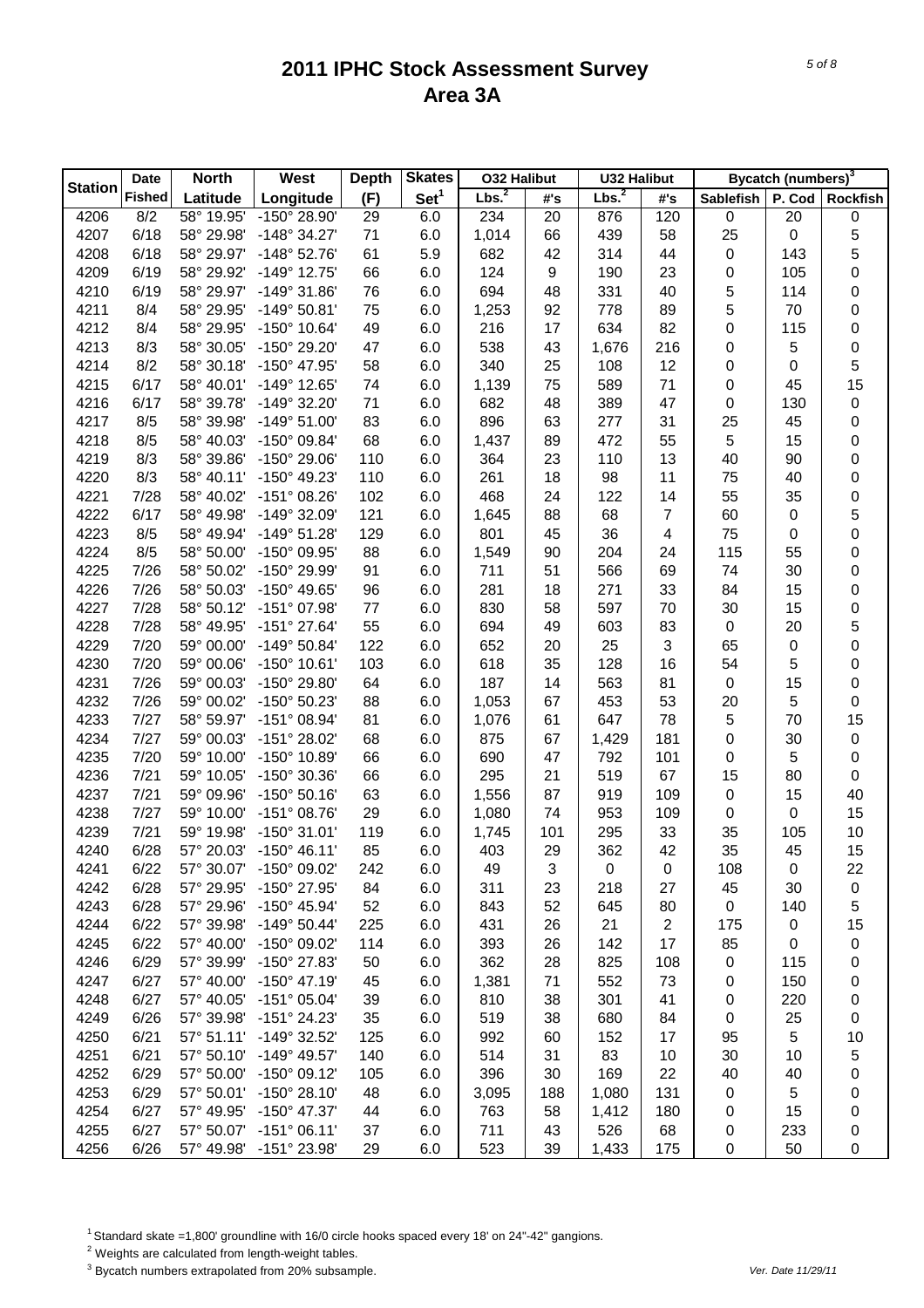|                | <b>Date</b>   | <b>North</b> | West                  | <b>Depth</b> | <b>Skates</b>    | <b>032 Halibut</b> |     | <b>U32 Halibut</b> |     |                  | Bycatch (numbers) <sup>3</sup> |                  |
|----------------|---------------|--------------|-----------------------|--------------|------------------|--------------------|-----|--------------------|-----|------------------|--------------------------------|------------------|
| <b>Station</b> | <b>Fished</b> | Latitude     | Longitude             | (F)          | Set <sup>1</sup> | Lbs. <sup>2</sup>  | #'s | Lbs. <sup>2</sup>  | #'s | Sablefish        | P. Cod                         | <b>Rockfish</b>  |
| 4257           | 6/26          | 57° 50.00'   | $-151^{\circ}$ 43.30' | 27           | 6.0              | 243                | 20  | 1,589              | 225 | 0                | 35                             | $\boldsymbol{0}$ |
| 4258           | 7/5           | 57° 49.95'   | -152° 01.94'          | 49           | 6.0              | 713                | 47  | 618                | 86  | $\boldsymbol{0}$ | 105                            | $\pmb{0}$        |
| 4259           | 6/21          | 58° 00.07'   | $-149°31.86'$         | 81           | 6.0              | 649                | 43  | 157                | 18  | 10               | 45                             | 5                |
| 4260           | 6/20          | 58° 00.03'   | $-149°51.05'$         | 126          | 6.0              | 514                | 33  | 93                 | 10  | 170              | 5                              | 0                |
| 4261           | 6/30          | 57° 59.98'   | $-150^{\circ}$ 08.68' | 124          | 6.0              | 668                | 38  | 59                 | 8   | 70               | 5                              | 0                |
| 4262           | 6/30          | 58° 00.05'   | $-150^{\circ}$ 27.66  | 88           | 6.0              | 770                | 53  | 378                | 42  | 0                | 55                             | 0                |
| 4263           | 7/7           | 58° 00.08'   | -150° 47.09'          | 72           | 6.0              | 954                | 68  | 554                | 66  | 0                | 109                            | 0                |
| 4264           | 7/7           | 57° 59.98'   | $-151^{\circ}$ 06.00  | 44           | 6.0              | 607                | 47  | 1,199              | 150 | 0                | 20                             | 0                |
| 4265           | 7/6           | 58° 00.07'   | $-151^{\circ} 24.16'$ | 41           | 6.0              | 347                | 25  | 451                | 56  | $\boldsymbol{0}$ | 95                             | 0                |
| 4266           | 7/6           | 57° 59.96'   | $-151^{\circ}$ 44.31' | 65           | 6.0              | 833                | 63  | 552                | 60  | 10               | 183                            | 0                |
| 4267           | 7/5           | 57° 59.84'   | $-152^{\circ}$ 03.11' | 98           | 6.0              | 1,356              | 65  | 207                | 23  | 5                | 0                              | 0                |
| 4268           | 7/5           | 57° 59.99'   | -152° 21.77'          | 114          | 6.0              | 757                | 40  | 115                | 14  | 10               | 105                            | 0                |
| 4269           | 6/30          | 58° 09.95'   | $-150^{\circ}$ 10.40' | 79           | 6.0              | 2,389              | 165 | 331                | 39  | 5                | 69                             | 5                |
| 4270           | 6/30          | 58° 09.98'   | -150° 29.01'          | 61           | 6.0              | 1,271              | 88  | 824                | 94  | 0                | 25                             | $\mathbf 0$      |
| 4271           | 7/7           | 58° 09.97'   | $-150^{\circ}$ 48.08' | 61           | 6.0              | 392                | 28  | 272                | 32  | 0                | 50                             | 0                |
| 4272           | 7/7           | 58° 09.99'   | -151° 06.59'          | 78           | 6.0              | 1,473              | 104 | 401                | 43  | 40               | 45                             | 0                |
| 4273           | 7/6           | 58° 09.98'   | $-151^{\circ} 25.10'$ | 89           | 6.0              | 1,010              | 72  | 263                | 27  | 10               | 139                            | 0                |
| 4274           | 7/6           | 58° 10.01'   | $-151^{\circ}$ 44.20  | 32           | 6.0              | 2,753              | 167 | 994                | 116 | 0                | 0                              | 0                |
| 4275           | 8/2           | 58° 20.23'   | $-150^{\circ}$ 48.18' | 35           | 6.0              | 327                | 27  | 1,194              | 163 | 0                | 30                             | 0                |
| 4276           | 7/8           | 58° 20.02'   | $-151^{\circ}$ 07.28' | 69           | 6.0              | 527                | 40  | 470                | 62  | 10               | 35                             | 0                |
| 4277           | 7/8           | 58° 20.10'   | $-151^{\circ} 25.84'$ | 38           | 6.0              | 1,386              | 95  | 1,396              | 183 | 0                | 0                              | 0                |
| 4278           | 7/29          | 58° 19.98'   | -151° 44.53'          | 29           | 6.0              | 1,648              | 112 | 1,264              | 142 | 0                | 0                              | 0                |
| 4279           | 7/8           | 58° 29.94'   | $-151^{\circ}$ 06.87' | 52           | 6.0              | 488                | 38  | 728                | 88  | 0                | 59                             | 0                |
| 4280           | 7/29          | 58° 29.98'   | $-151^{\circ} 26.71'$ | 91           | 6.0              | 1,518              | 101 | 253                | 31  | 64               | 79                             | 0                |
| 4281           | 7/29          | 58° 29.95'   | $-151^{\circ}$ 46.05' | 94           | 6.0              | 1,523              | 89  | 151                | 17  | 45               | 61                             | 0                |
| 4282           | 7/28          | 58° 40.05'   | -151° 26.84'          | 99           | 6.0              | 635                | 42  | 195                | 22  | 80               | 40                             | 0                |
| 4283           | 7/30          | 58° 40.03'   | $-151^{\circ}$ 46.36' | 68           | 6.0              | 1,223              | 75  | 341                | 39  | 10               | 10                             | 0                |
| 4284           | 7/30          | 58° 39.94'   | -152° 05.44'          | 69           | 6.0              | 1,043              | 52  | 224                | 26  | 60               | 25                             | 0                |
| 4285           | 7/30          | 58° 49.95'   | -152° 05.78'          | 55           | 6.0              | 902                | 67  | 1,428              | 181 | 0                | 15                             | 5                |
| 4286           | 6/28          | 56° 20.01'   | -152° 50.52'          | 57           | 6.0              | 3,417              | 183 | 799                | 99  | 0                | 50                             | 5                |
| 4287           | 6/28          | 56° 20.23'   | -153° 07.97'          | 38           | 6.0              | 1,007              | 57  | 528                | 72  | 0                | 35                             | 0                |
| 4288           | 6/27          | 56° 20.04'   | -153° 26.33'          | 33           | 6.0              | 1,715              | 84  | 1,130              | 135 | 0                | 5                              | 0                |
| 4289           | 6/21          | 56° 29.88'   | -152° 14.52'          | 111          | 6.0              | 950                | 65  | 578                | 66  | 30               | 35                             | 15               |
| 4290           | 6/21          | 56° 29.92'   | -152° 33.09'          | 149          | 6.0              | 777                | 50  | 351                | 43  | 75               | 0                              | 30               |
| 4291           | 6/20          | 56° 30.10'   | $-152^{\circ} 51.13'$ | 30           | 6.0              | 1,159              | 87  | 1,363              | 164 | $\pmb{0}$        | 135                            | $\pmb{0}$        |
| 4292           | 6/28          | 56° 29.97'   | -153° 08.97'          | 40           | 6.0              | 302                | 24  | 819                | 103 | 0                | 145                            | 0                |
| 4293           | 6/27          | 56° 30.04'   | -153° 27.34'          | 48           | 6.0              | 428                | 32  | 754                | 96  | 0                | 175                            | 0                |
| 4294           | 6/27          | 56° 30.25'   | $-153^{\circ}$ 45.41' | 32           | 6.0              | 1,798              | 73  | 390                | 47  | 0                | 60                             | 0                |
| 4295           | 6/12          | 56° 40.48'   | $-151°57.12'$         | 31           | 6.0              | 1,125              | 66  | 1,274              | 160 | 0                | 45                             | 0                |
| 4296           | 6/21          | 56° 39.90'   | -152° 14.80'          | 24           | 6.0              | 1,204              | 77  | 1,799              | 232 | 0                | 0                              | 0                |
| 4297           | 6/20          | 56° 39.95'   | -152° 34.19'          | 76           | 6.0              | 743                | 57  | 657                | 79  | 10               | 60                             | 0                |
| 4298           | 6/20          | 56° 39.94'   | $-152^{\circ}52.13'$  | 39           | 6.0              | 691                | 38  | 1,381              | 186 | 0                | 5                              | 0                |
| 4299           | 6/19          | 56° 40.48'   | -153° 09.55'          | 82           | 6.0              | 628                | 39  | 151                | 18  | 0                | 10                             | 0                |
| 4300           | 6/26          | 56° 40.09'   | -153° 27.74'          | 76           | 6.0              | 768                | 35  | 222                | 27  | 0                | 140                            | 0                |
| 4301           | 6/26          | 56° 40.27'   | $-153^{\circ}$ 46.52  | 54           | 6.0              | 661                | 41  | 433                | 57  | 0                | 165                            | 0                |
| 4302           | 6/12          | 56° 49.77'   | $-151^{\circ}$ 40.66  | 158          | 6.0              | 265                | 20  | 253                | 32  | 75               | 0                              | 55               |
| 4303           | 6/12          | 56° 50.01'   | $-151°57.43'$         | 41           | 6.0              | 1,594              | 73  | 836                | 110 | 0                | 115                            | 5                |
| 4304           | 6/13          | 56° 49.94'   | $-152^{\circ}$ 16.11' | 53           | 6.0              | 1,083              | 60  | 1,126              | 140 | 0                | 100                            | 0                |
| 4305           | 6/13          | 56° 50.08'   | -152° 34.61'          | 76           | 6.0              | 535                | 36  | 435                | 57  | 0                | 25                             | 0                |
| 4306           | 6/19          | 56° 49.88'   | -152° 52.78'          | 36           | 6.0              | 684                | 37  | 757                | 96  | 0                | 25                             | 0                |
| 4307           | 6/19          | 56° 49.96'   | $-153^{\circ}$ 11.37' | 57           | 6.0              | 910                | 61  | 494                | 57  | 0                | 185                            | 0                |

<sup>1</sup> Standard skate =1,800' groundline with 16/0 circle hooks spaced every 18' on 24"-42" gangions.

2 Weights are calculated from length-weight tables.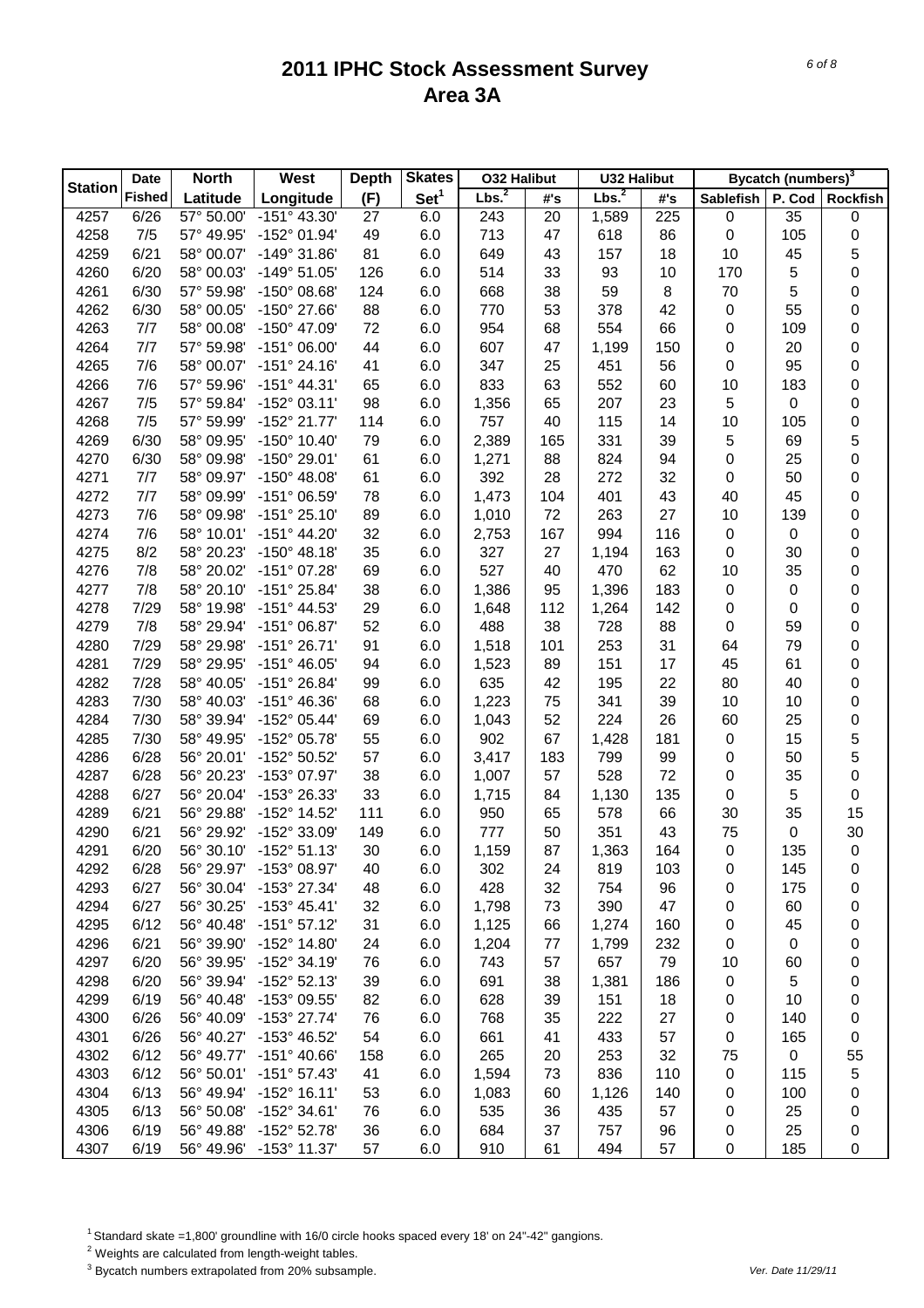|                | <b>Date</b>   | <b>North</b> | West                    | <b>Depth</b> | <b>Skates</b>    | <b>032 Halibut</b> |          | <b>U32 Halibut</b> |     | <b>Bycatch (numbers)</b> <sup>3</sup> |        |                 |
|----------------|---------------|--------------|-------------------------|--------------|------------------|--------------------|----------|--------------------|-----|---------------------------------------|--------|-----------------|
| <b>Station</b> | <b>Fished</b> | Latitude     | Longitude               | (F)          | Set <sup>1</sup> | Lbs. <sup>2</sup>  | #'s      | Lbs. <sup>2</sup>  | #'s | Sablefish                             | P. Cod | <b>Rockfish</b> |
| 4308           | 6/26          | 56° 49.98'   | -153° 29.07'            | 57           | 6.0              | 625                | 29       | 415                | 53  | 0                                     | 65     | 0               |
| 4309           | 6/11          | 57° 00.02'   | -151° 40.02'            | 42           | 6.0              | 1,192              | 64       | 425                | 51  | $\pmb{0}$                             | 265    | 0               |
| 4310           | 6/11          | 57° 00.00'   | $-151^{\circ}58.88'$    | 45           | 6.0              | 193                | 15       | 903                | 130 | 0                                     | 120    | 0               |
| 4311           | 6/13          | 56° 59.67'   | -152° 16.93'            | 40           | 6.0              | 402                | 21       | 941                | 128 | 0                                     | 105    | 0               |
| 4312           | 6/18          | 56° 59.95'   | -152° 35.49'            | 86           | 6.0              | 1,083              | 53       | 217                | 26  | 20                                    | 94     | 0               |
| 4313           | 6/18          | 57° 00.07'   | -152° 53.44'            | 62           | 6.0              | 645                | 46       | 712                | 93  | $\boldsymbol{0}$                      | 75     | 10              |
| 4314           | 6/10          | 57° 10.41'   | $-151^{\circ}$ 04.72'   | 178          | 6.0              | 310                | 22       | 116                | 16  | 70                                    | 0      | 15              |
| 4316           | 6/11          | 57° 09.97'   | $-151^{\circ}$ 41.30    | 40           | 6.0              | 636                | 36       | 694                | 88  | 0                                     | 185    | $\pmb{0}$       |
| 4317           | 6/17          | 57° 10.22'   | -151° 59.29'            | 39           | 6.0              | 678                | 32       | 484                | 59  | 0                                     | 260    | 0               |
| 4318           | 6/17          | 57° 10.02'   | -152° 17.65'            | 43           | 6.0              | 194                | 11       | 395                | 58  | 0                                     | 260    | 0               |
| 4319           | 6/18          | 57° 09.91'   | -152° 36.08'            | 55           | 6.0              | 432                | 29       | 543                | 71  | 0                                     | 135    | 0               |
| 4320           | 6/9           | 57° 20.07'   | -151° 04.06'            | 51           | 6.0              | 973                | 64       | 564                | 66  | 0                                     | 90     | 0               |
| 4321           | 6/10          | 57° 19.73'   | $-151°$ 23.10'          | 74           | 6.0              | 1,039              | 79       | 938                | 111 | 0                                     | 75     | 0               |
| 4322           | 6/16          | 57° 19.97'   | $-151^{\circ}$ 41.72    | 34           | 6.0              | 280                | 12       | 178                | 20  | 0                                     | 280    | 0               |
| 4323           | 6/16          | 57° 19.87'   | -152° 00.09'            | 39           | 6.0              | 546                | 35       | 427                | 56  | 0                                     | 100    | 0               |
| 4325           | 6/9           | 57° 29.67'   | -151° 05.05'            | 44           | 6.0              | 329                | 23       | 203                | 24  | 0                                     | 280    | 0               |
| 4326           | 6/9           | 57° 29.98'   | $-151°$ 22.73'          | 48           | 6.0              | 426                | 34       | 930                | 115 | 0                                     | 65     | 0               |
| 4327           | 6/8           | 57° 30.02'   | -151° 42.20'            | 62           | 6.0              | 791                | 62       | 1,023              | 119 | 0                                     | 110    | $\mathbf 0$     |
| 4328           | 6/16          | 57° 29.95'   | -152° 00.92'            | 26           | 6.0              | 1,642              | 47       | 531                | 62  | 0                                     | 335    | 0               |
| 4329           | 6/8           | 57° 39.93'   | $-151^{\circ}$ 43.25'   | 36           | 6.0              | 544                | 44       | 1,024              | 116 | 0                                     | 10     | 0               |
| 4330           | 6/8           | 57° 39.64'   | -152° 00.89'            | 89           | 6.0              | 956                | 62       | 657                | 76  | $\boldsymbol{0}$                      | 75     | 0               |
| 4331           | 6/18          | 57° 30.03'   | $-154^{\circ} 54.78'$   | 126          | 6.0              | 290                | 14       | 111                | 13  | 30                                    | 25     | 0               |
| 4332           | 6/19          | 57° 40.00'   | -154° 34.98'            | 120          | 6.0              | 516                | 28       | 86                 | 11  | 40                                    | 25     | 0               |
| 4333           | 6/18          | 57° 40.08'   | $-154^{\circ} 54.06'$   | 129          | 6.0              | 837                | 40       | 118                | 14  | 30                                    | 20     | 0               |
| 4334           | 6/18          | 57° 40.08'   | -155° 12.86'            | 163          | 6.0              | 1,741              | 94       | 113                | 13  | 45                                    | 30     | 0               |
| 4335           | 6/20          | 57° 50.06'   | $-154^{\circ}$ 15.11'   | 113          | 6.0              | 674                |          | 279                | 34  | 30                                    | 10     |                 |
| 4336           | 6/19          |              | $-154^{\circ}$ 34.00'   | 126          | 6.0              | 462                | 39       | 71                 | 9   | 75                                    | 40     | 0               |
| 4337           | 6/19          | 57° 49.96'   | $-154^{\circ}52.75'$    |              |                  | 925                | 26<br>48 | 186                | 21  | 79                                    |        | 0               |
| 4338           | 6/16          | 57° 50.12'   | -153° 37.51'            | 158<br>91    | 6.0              |                    | 116      | 537                | 67  | $\boldsymbol{0}$                      | 15     | 0               |
|                |               | 57° 59.98'   |                         |              | 6.0              | 1,918              |          |                    |     |                                       | 40     | 0               |
| 4339           | 6/20          | 58° 00.09'   | -153° 56.26'            | 109          | 6.0              | 745                | 43       | 273                | 33  | 10                                    | 35     | 0               |
| 4340           | 6/20          | 58° 00.08'   | -154° 13.92'            | 128          | 6.0              | 417                | 24       | 130                | 15  | 50                                    | 79     | 0               |
| 4341           | 6/3           | 58° 10.06'   | -153° 18.94'            | 57           | 6.0              | 307                | 22       | 361                | 56  | $\pmb{0}$                             | 95     | 0               |
| 4342           | 6/3           | 58° 10.06'   | -153° 37.83'            | 106          | 6.0              | 830                | 46       | 133                | 15  | 5                                     | 0      | 0               |
| 4343           | 6/16          | 58° 10.04'   | $-153^{\circ}57.17'$    | 116          | 6.0              | 374                | 17       | 163                | 21  | 15                                    | 40     | 0               |
| 4344           | 6/3           | 58° 19.94'   | -153° 20.04'            | 96           | 6.0              | 340                | 24       | 282                | 34  | 5                                     | 30     | 0               |
| 4345           | 6/2           | 58° 20.28'   | -153° 39.04'            | 94           | 6.0              | 606                | 30       | 180                | 22  | 0                                     | 25     | 0               |
| 4346           | 6/16          | 58° 19.99'   | -153° 57.95'            | 50           | 6.0              | 1,392              | 56       | 239                | 31  | 0                                     | 49     | 0               |
| 4347           | 6/4           | 58° 30.16'   | -153° 02.19'            | 91           | 6.0              | 601                | 37       | 298                | 37  | 20                                    | 65     | 0               |
| 4348           | 6/2           | 58° 30.09'   | -153° 21.30'            | 100          | 6.0              | 626                | 32       | 507                | 62  | 10                                    | 75     | 0               |
| 4349           | 6/2           | 58° 30.00'   | -153° 41.09'            | 51           | 6.0              | 1,649              | 64       | 369                | 47  | 0                                     | 59     | 0               |
| 4350           | 6/21          | 58° 40.09'   | $-152^{\circ}$ 44.05'   | 109          | 6.0              | 867                | 56       | 317                | 37  | 15                                    | 69     | 0               |
| 4351           | 6/4           | 58° 39.87'   | -153° 02.95'            | 86           | 6.0              | 1,716              | 91       | 582                | 71  | 0                                     | 20     | 0               |
| 4352           | 6/4           | 58° 40.00'   | -153° 23.06'            | 26           | 6.0              | 977                | 41       | 232                | 33  | 0                                     | 84     | 0               |
| 4354           | 6/21          | 58° 49.89'   | -152° 44.78'            | 105          | 6.0              | 403                | 28       | 235                | 27  | 15                                    | 59     | 0               |
| 4355           | 6/21          | 58° 50.06'   | -153° 03.90'            | 90           | 6.0              | 1,333              | 68       | 484                | 60  | 0                                     | 84     | 0               |
| 4356           | 5/31          | 58° 59.88'   | $-151^{\circ}$ 47.12'   | 70           | 6.0              | 471                | 32       | 707                | 84  | 0                                     | 25     | 0               |
| 4357           | 5/31          | 59° 00.05'   | -152° 06.76'            | 78           | 5.5              | 1,351              | 86       | 1,147              | 146 | 0                                     | 27     | 0               |
| 4358           | 6/11          | 58° 59.96'   | -152° 27.77'            | 82           | 6.0              | 198                | 15       | 377                | 44  | 15                                    | 25     | 0               |
| 4359           | 6/11          | 59° 00.00'   | -152° 46.00'            | 92           | 6.0              | 944                | 64       | 467                | 53  | 0                                     | 25     | 0               |
| 4360           | 6/21          | 59° 00.16'   | -153° 04.97'            | 83           | 6.0              | 774                | 46       | 267                | 30  | 0                                     | 50     | 0               |
| 4361           | 5/31          |              | 59° 10.37' -152° 07.54' | 76           | 6.0              | 718                | 50       | 1,092              | 132 | 0                                     | 20     | 0               |

<sup>1</sup> Standard skate =1,800' groundline with 16/0 circle hooks spaced every 18' on 24"-42" gangions.

2 Weights are calculated from length-weight tables.